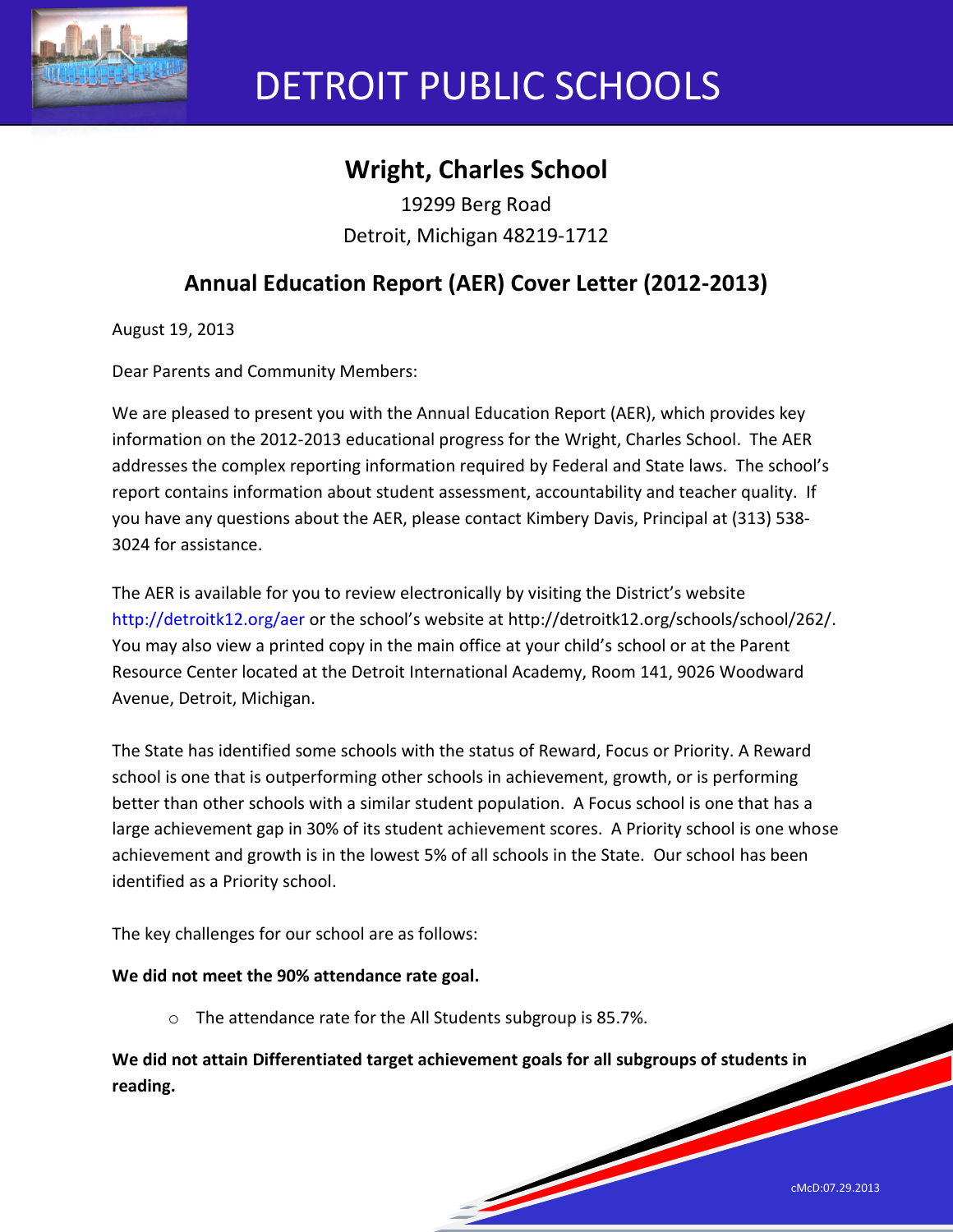$\circ$  Only 34.67% of the Bottom 30% and 36.73% of the Students with Disabilities subgroups met the Differentiated target for reading

**We did not attain Differentiated target achievement goals for all subgroups of students in writing.** 

o Only 0.0% of the Bottom 30% subgroup met the Differentiated target for writing.

**We did not attain Differentiated target achievement goals for all subgroups of students in mathematics.** 

> o Only 0.0% of the Bottom 30% subgroup met the Differentiated target for mathematics.

**We did not attain Differentiated target achievement goals for all subgroups of students in science.** 

> o Only 4.62% of the All Students; 0.0% of the Bottom 30%; 4.69% of the African American and3.85% of the Economically Disadvantaged subgroups met the Differentiated target for science

**We did not attain Differentiated target achievement goals for all subgroups of students in social studies.** 

> o Only 0.0% of the Bottom 30% subgroup met the Differentiated target for social studies.

We are actively working to address our Michigan School Scorecard issues, accelerate student achievement and close persistent gaps in achievement by implementing the strategies, activities and programs identified in the School Improvement Plan, and from the data collected in the Comprehensive Needs Assessment Report. In collaboration with other staff members, we will use appropriate data to establish rigorous, concrete goals in the context of student achievement and instructional programs. We will use research and best practices to improve our educational programs. We will implement and align our educational programs with the district's vision and goals. We will continue to use the Success for All (SFA) Reading Program. SFA is a 90-minute reading program that places students in a classroom where all the students are on the same reading level.

## **Parent Involvement**

Parents/guardians can become involved in the successful education of your child (ren) by:

<u>Services and the services of the services of the services of the series of the series of the series of the series of the series of the series of the series of the series of the series of the series of the series of the se</u>

Making sure that your child is in school every day possible!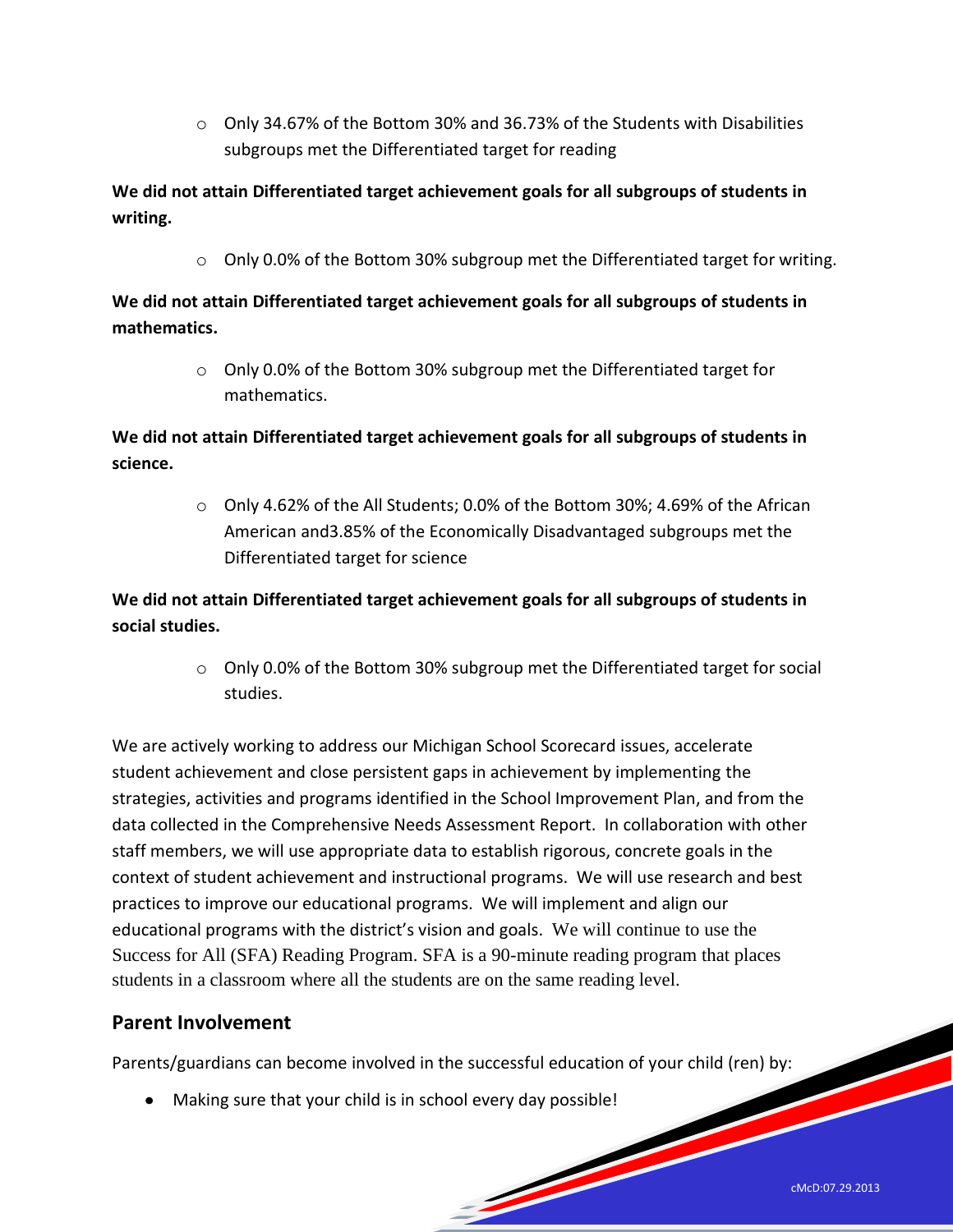- o Make sure they arrive on time,
- o On task, and
- o Ready to learn!
- Establish a daily family routine with scheduled homework time.
	- o Designate a time and place for your child to do homework.
	- o Make sure all assignments are completed and promptly returned when due.
	- o Be aware of tests and project schedules.
- Make sure your child has access to a computer and the Internet.
	- $\circ$  Classrooms are becoming increasingly more technologically advanced, as is your child's learning.
- Partner with your child's teacher, stay informed about your child (ren)'s progress at school.
- Complete a technology agreement to gain access to Parent Connection.
- Participate on local school committees.
- Become a member of the Local School Community Organization (LSCO).
- Volunteer in and around school

State law requires that we also report additional information.

## **Process for Assigning Pupils to the School**

During the 2011-2012 school year, Detroit Public Schools implemented the "Open Enrollment Initiative." This initiative allows students to elect to attend any Detroit Public School without being required to live within the boundary for that school. The "Open Enrollment Initiative" does not apply to the Examination High Schools or Application Schools. Parents may enroll their child(ren) in the school of their interest as long as the school has not reached capacity for their particular grade. Enrollment preference is given to students who live within the boundary of a school.

It should also be noted that transportation will not be provided for students who select a school outside of the boundary of their home school. "Open Enrollment Initiative" resources can be found on our website at: [http://detroitk12.org/resources/prospective\\_students/](http://detroitk12.org/resources/prospective_students/)

<u>San Sarajara San Sarajara Sarajara Sarajara Sarajara Sarajara Sarajara Sarajara Sarajara Sarajara Sarajara S</u>

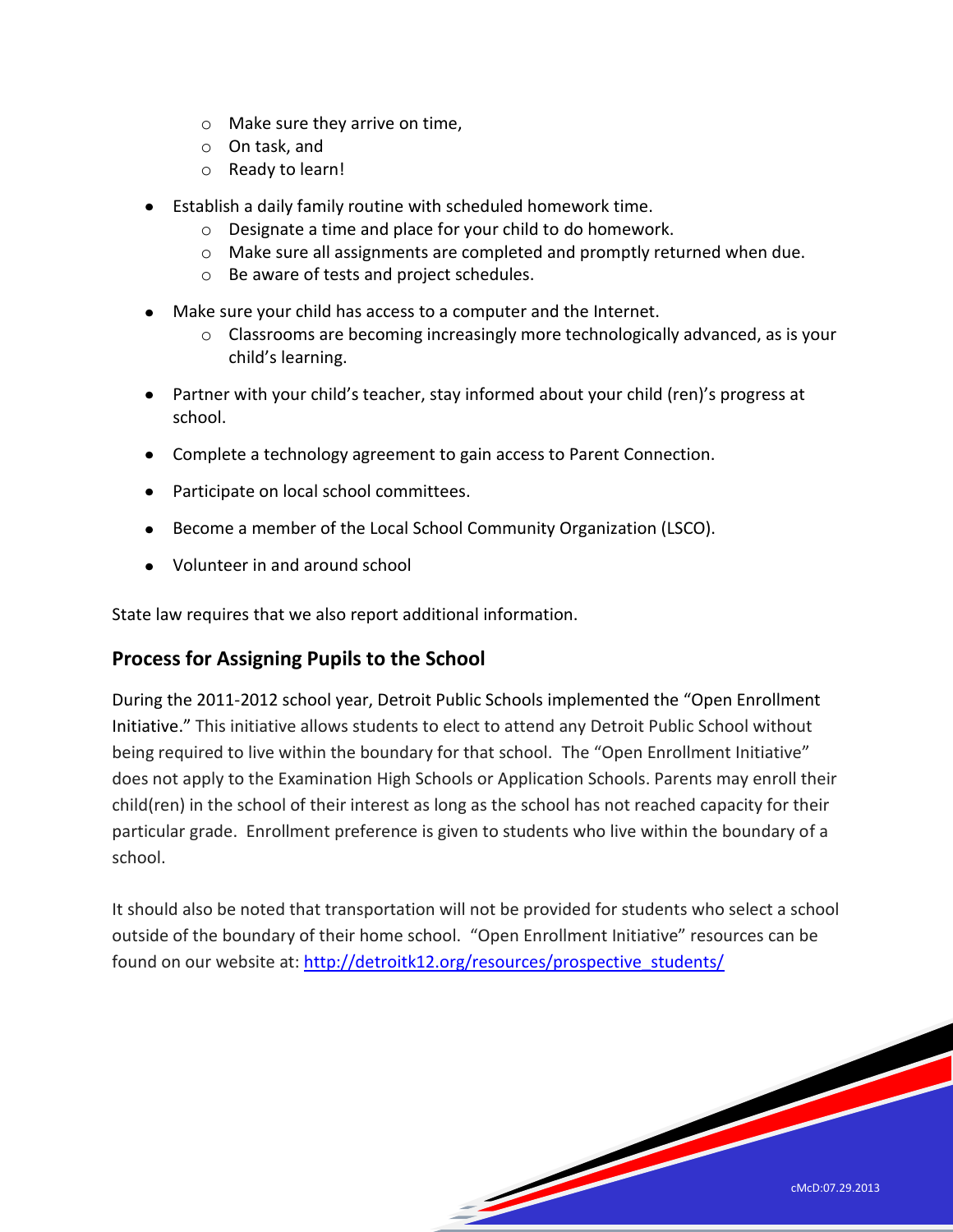## **School Improvement Status**

| Year      | <b>School Improvement Status</b> |  |
|-----------|----------------------------------|--|
| 2012-2013 | Priority                         |  |
| 2011-2012 | Priority ~ AYP Not Met           |  |

## **Detroit Public Schools' Core Curriculum:**

Consistent with the Detroit Public Schools 2013-2017 Strategic Plan, there are aggressive plans to accelerate the rate of student achievement and to ensure that students graduate with the academic and social skills necessary for success in college and the workplace.

## **Specific curriculum actions are based on the District's strategic plan to:**

- I. Broaden Services to Address Student Needs
- II. Support Parents and Families
- III. Offer Broad/High Quality Programs
- IV. Improve Customer Service
- V. Create Safe Learning Environments
- VI. Transform Central and School based services to serve customers better
- VII. Improve Technology
- VIII. Minimize the Impacts of Change
	- IX. Foster School-Based Leadership
	- X. Celebrate and Promote Success
	- XI. Ensure Fiscal Stability
- XII. Improve Attendance and Discipline

The "Neighborhood-Centered, Quality Schools," Strategic Plan, is available online at [http://detroitk12.org/content/wp-content/uploads/2013/03/Strategic\\_Plan\\_DRAFT-FINAL.pdf](http://detroitk12.org/content/wp-content/uploads/2013/03/Strategic_Plan_DRAFT-FINAL.pdf)

## **Access to the Core Curriculum**

The instructional strategies and grade level expectations are aligned to the State standards and the NAEP. This represents the core curriculum, which is supported by the texts, materials, computer software and other school level resources used daily in the classrooms. All of the professional development activities are aligned to the core curriculum.

<u>Services and the services of the services of the services of the series of the series of the series of the series of the series of the series of the series of the series of the series of the series of the series of the se</u>

The implementation is a process delineated in the District Plan. This plan serves as the framework for each school's academic achievement plan.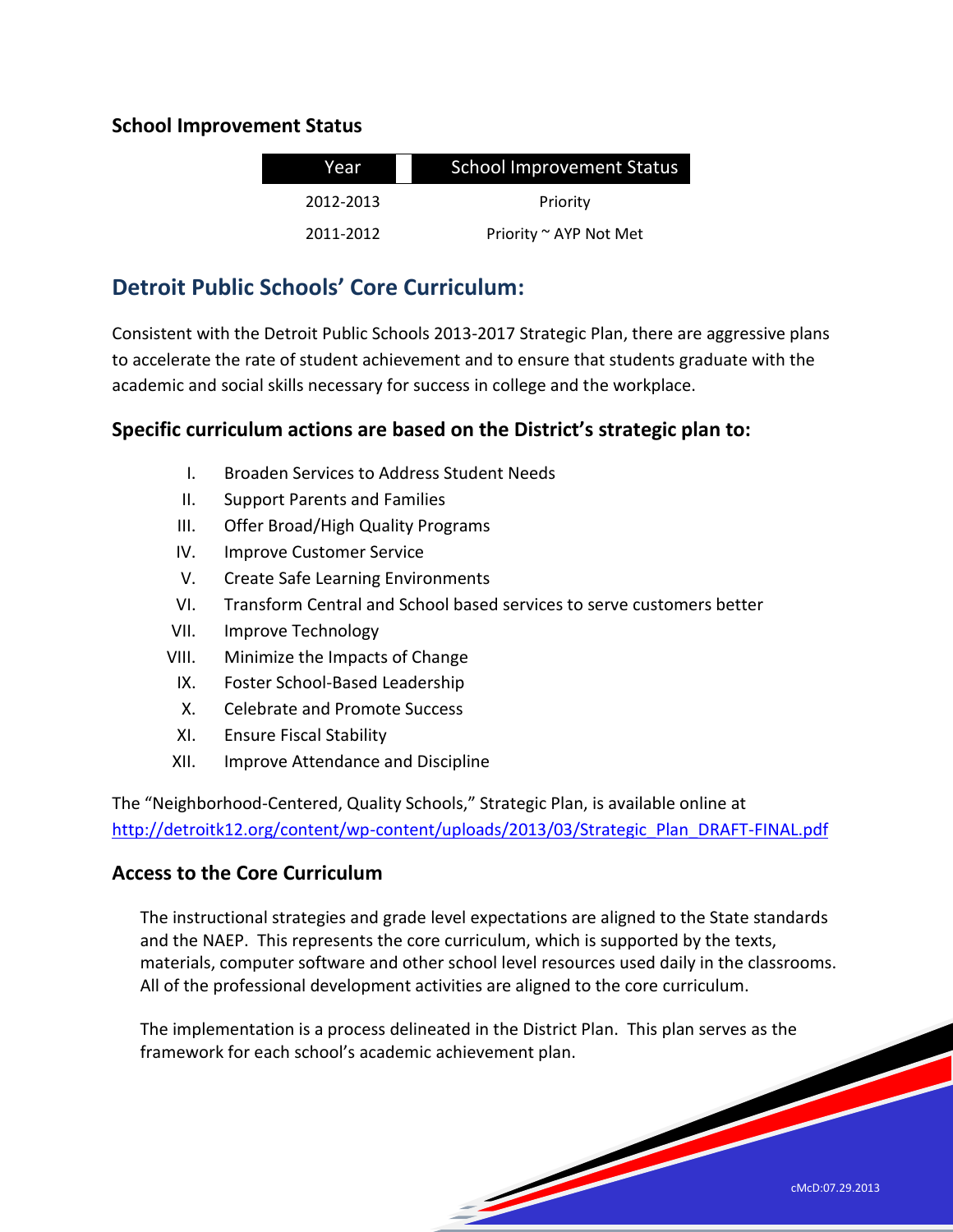## **Access to the Core Curriculum (Continued)**

The frequent monitoring of the implementation of these plans are conducted by the school diagnostic visits, review of the benchmark assessments, use of the teacher evaluation tool and adherence to the pacing calendar.

The variances from the State Plan can be found in the grade level expectations, which are also aligned to the higher standards of NAEP.

Parents/Guardians are offered classes to increase parenting skills, early childhood literacy, adult literacy and GED. During the school year, the Regional Parent Resource Center is a vehicle for parents and other community members to participate in regular and on-going informational and participatory sessions focused on curriculum and instruction. Learning Village (an online instructional management system), Web updates and semi-annual progress reports are a means to disseminate achievement information to educators. Parents will have the opportunity to monitor students' progress, including attendance, through **Parent** Connect in the Fall.

Detroit Public Schools Core Curriculum is currently under revision. Pacing Charts and Curriculum guides will be posted to the Division of Teaching and Learning under the Leadership page of our website in the near future.

## **Parent Engagement**

- $\clubsuit$  Use the technology portal for parents to view daily lessons and to communicate with teachers.
- $\clubsuit$  Implement and follow through with the parent contracts.
- Use the Parent Resource Center to engage parents in innovative workshops and sessions that are practical and will result in parent support to students at home.

## **Student Achievement Results**

Aggregate Student Achievement Results and Detroit Public Schools Quarterly NWEA~MAP Reading and Mathematics reports for Wright, Charles School can be found on the Detroit Public Schools' web page at the Research, Evaluation and Assessment site at [http://detroitk12.org/data/rea/.](http://detroitk12.org/data/rea/) The following reports are available:

<u>Services of the Communication of the Communication of the Communication of the Communication of the Communication of the Communication of the Communication of the Communication of the Communication of the Communication of</u>

- District Profile Report
- Combined School Profile Reports
- Individual School Profile Reports